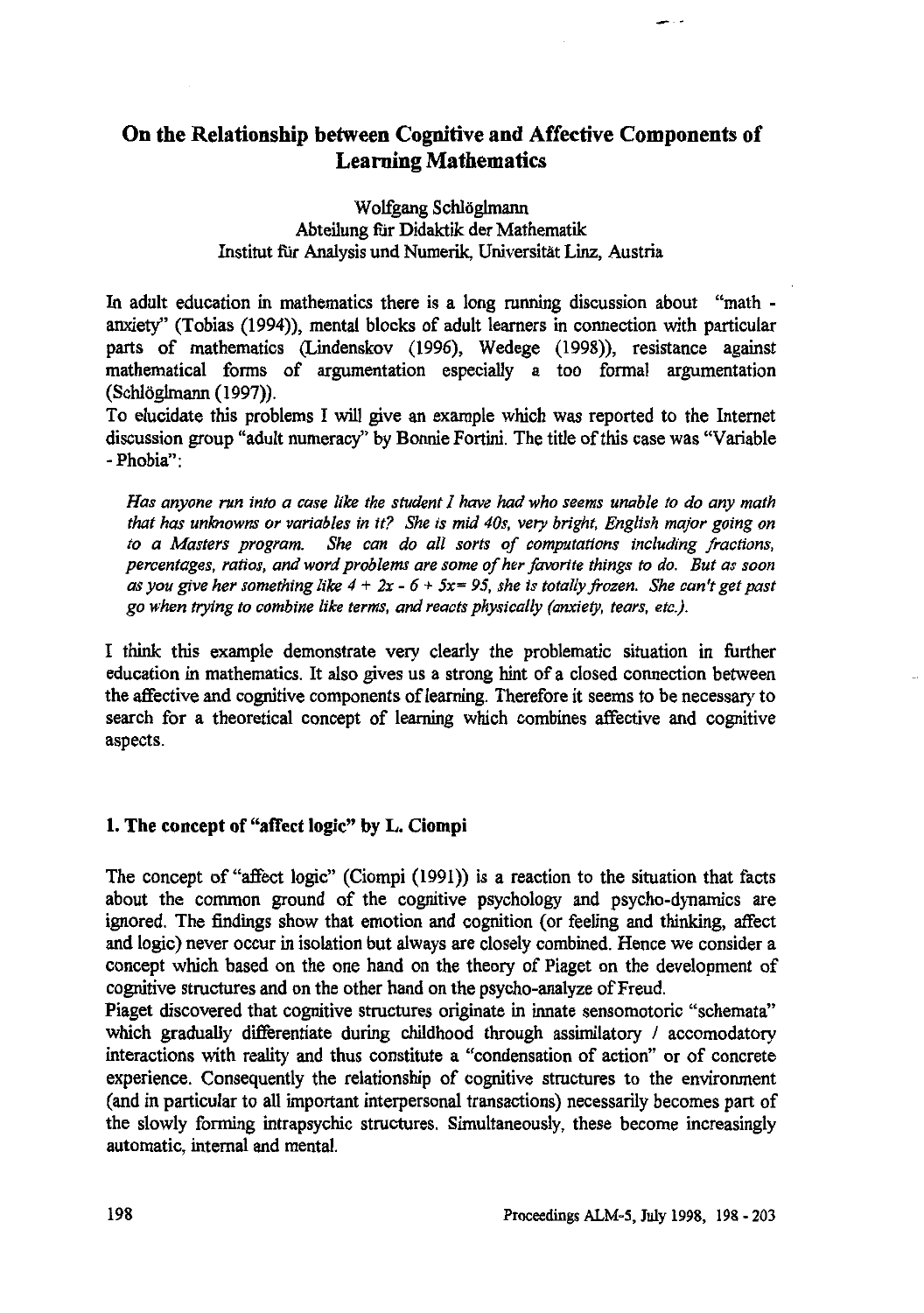**Since every action contains emotional elements and is ultimately regulated by the Freudian pleasure principle, specific positive or negative affects are assigned to specific cognitive contents. which can be persons, objects, places, situations or concepts. The presence of particularly strong or often repeated affects in similar circumstances lead to a remarkably stable connection between certain cognitions and certain emotions. This "affective constancy" forms a basis not only for simple conditioned everyday patterns of behavior but also for complex "transference" phenomena in the psychoanalytical sense.**

**As a consequence of these considerations in the conceptualization of "affect logic" the "psyche" is understood as a complex hierarchical structure, comprising not only cognitive but necessarily "affective cognitive schemata" or "systems of reference". On all hierarchical levels these systems of reference correspond to a synchronic condensation of repeated past actions; they are effectively operational programs of feeling, thinking and behaving. These programs store past experience in their structure and therefore they represent probably the most important form of memory. At the same time they provide a functional matrix for all perception and communication.**

**These basic concepts imply that close relationships exist between the psychological, social and neuro-physiological domains, as mental structures are conditioned by interpersonal processes and the biological substrate of the resulting operational "programs". At the theoretical level, it is important to realize that effective cognitive systems of reference are systems in the sense used in systems theory (systems are complex entities formed by mutually interacting and equilibrating elements in the sense used by Piaget for purely cognitive schemata).Therefore the general principles of system theory can applied to mental processes and of special interests are the homeostatic (structure - maintaining) effect of negative feedback and the morphogenetic (structure**  forming) effects of positive feedback. Many psychological observations show that certain **kinds of effects (shame, fear, joy, anger) are combined with the same context over an entire life. Furthermore Ciompi was able to show that affects play a role which goes far beyond mere accompaniment of seemingly purely cognitive processes such as abstraction. In the "extraction of invariance", which is the core of solving scientific and mathematical problems by abstraction, common feelings of pleasure or displeasure connect elements that "fit" or "don't fit". Therefore these affects function literally as pointers to solution. Functional cognitive concepts and theories are invested with positive feelings and dysfunctional ones with negative feelings.**

**(L. Ciompi verifies his concept by many findings in psychology, biology and neurology, but it is impossible to repeat all his arguments).**

### **2. Consequences for adults' learning processes in mathematics**

**Adults have many experiences concerning mathematics, especially school mathematics, but most of them have also contact with mathematics in their job and in the everyday life. All these experiences are combined with positive or negative affects and these affects influence their learning processes. Because the learning situation in further education courses is often similar to that in school, many affects connecting with school learning influence the learning of mathematics in further education courses. The affects can be positive - the participants enjoy learning mathematics and this positive feeling stimulates further learning processes. But many adults have had difficulties with mathematics in**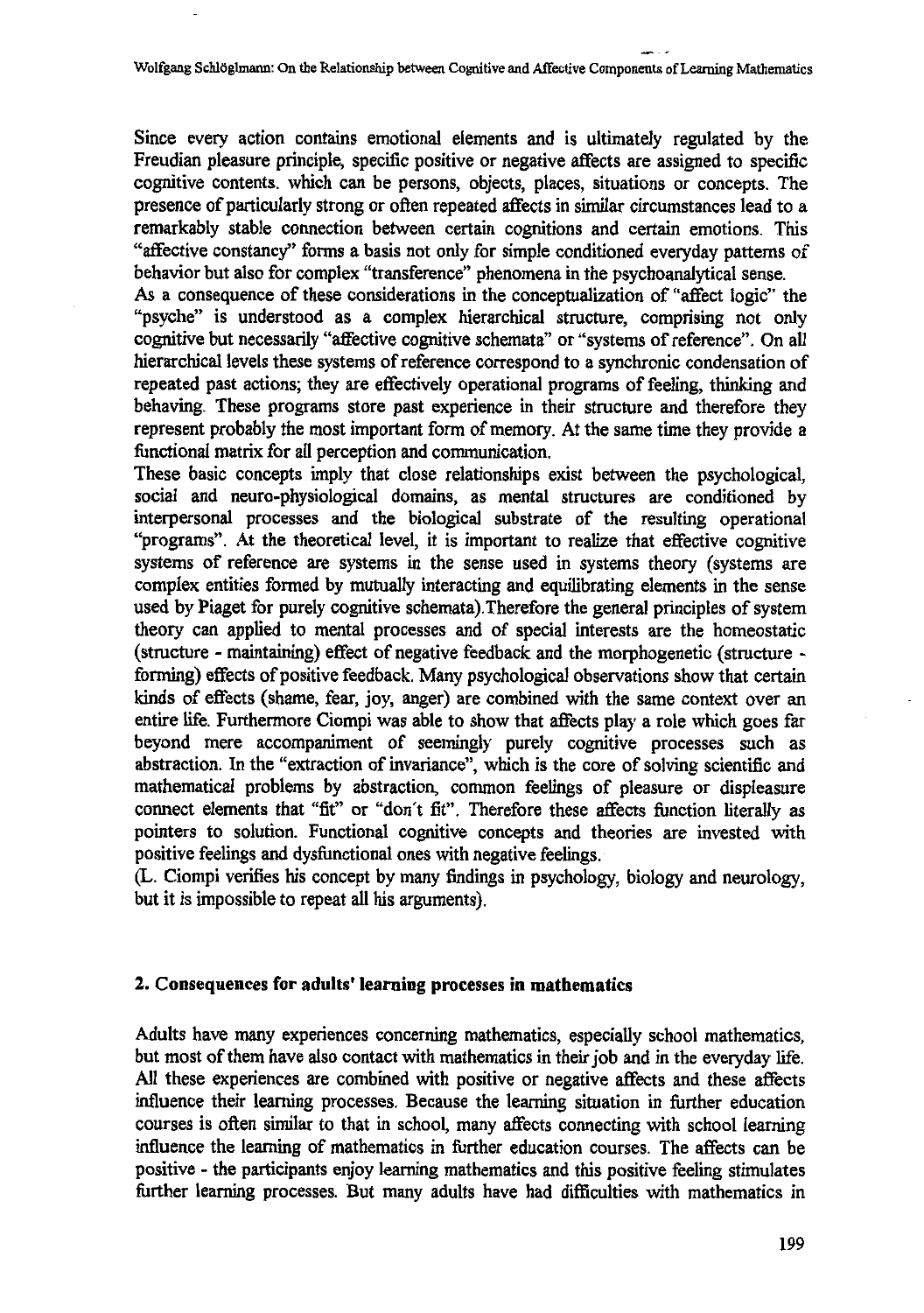**school and their experience with school mathematics is combined with failure in examinations. The reactions need not be as extremely as the reported case of "Variable phobia" or lead to blockade of all learning processes connected with mathematics. In my opinion it is a widespread phenomenon that many adults think that they are incapable of understanding mathematics. A frequent statement is: "I know I don't understand mathematics. Teach me rules, so that I know how to proceed. Do not waste time with mathematical explanations". Such persons have often decided at an early level of learning mathematics in school that they are unable to understand mathematics and therefore they have to look for other strategies for solving mathematical problems. One strategy is, the belief that each mathematical problem can be solved by the application of the right formula. An other strategy says that one need only apply the latest algorithm. Some people try to combine all numbers in the task by numerical operations, often starting with the first number. In the following I will call these strategies "replacement strategies" because they replace an understanding of mathematics. Their aim is merely to pass examinations. In the next section I will give an example of this kind of "problem solving strategy".**

**I would like to complete these remarks on the affective components of adult learning with a hint about the fact that, at least in Europe, many participants of mathematics courses are in a difficult personal situation. They have to visit courses because they are unemployed and they have to learn for a new job. In this situation, many of this adults have lost their self - confidence. Therefore the teaching situation in these courses is very difficult and a great deal of experience about the affective components of learning is required to lead such a course to a success.**

### **3. Replacement strategies**

**This is a part of an interview with a participant of a course in mathematics. The participants of this course had just written a test in mathematics and the questions in the interviews are questions in the test. In this part to percentage calculation. (I = Interviewer, M = Participant)**

### **Task 6a: What is 20% of 500 AS?**

*I: Task 6a involved percentages: What did you do here?* **(M looks at her paper).** *M: I should calculate 1%, but how? I: You know 100% and want to know how much 1% is. M: Times 100, doh, divided by 100, eih no times 100. I: You know 100% and want to know how much I% is. M: 500 divided by 100, I don't know, I am speechless. I:* **(Gives a hint from the calculation in the test):** *You have chosen the right formulation* **(as a rule of three).** *What would you have done if you had known that I% is so many Schillings and you want to know 20%? M: Yes, than I would had calculated times 20. 1: And how do you get from 100% to 1%? M*: - - -*I: You divide by 100. M: Mhni*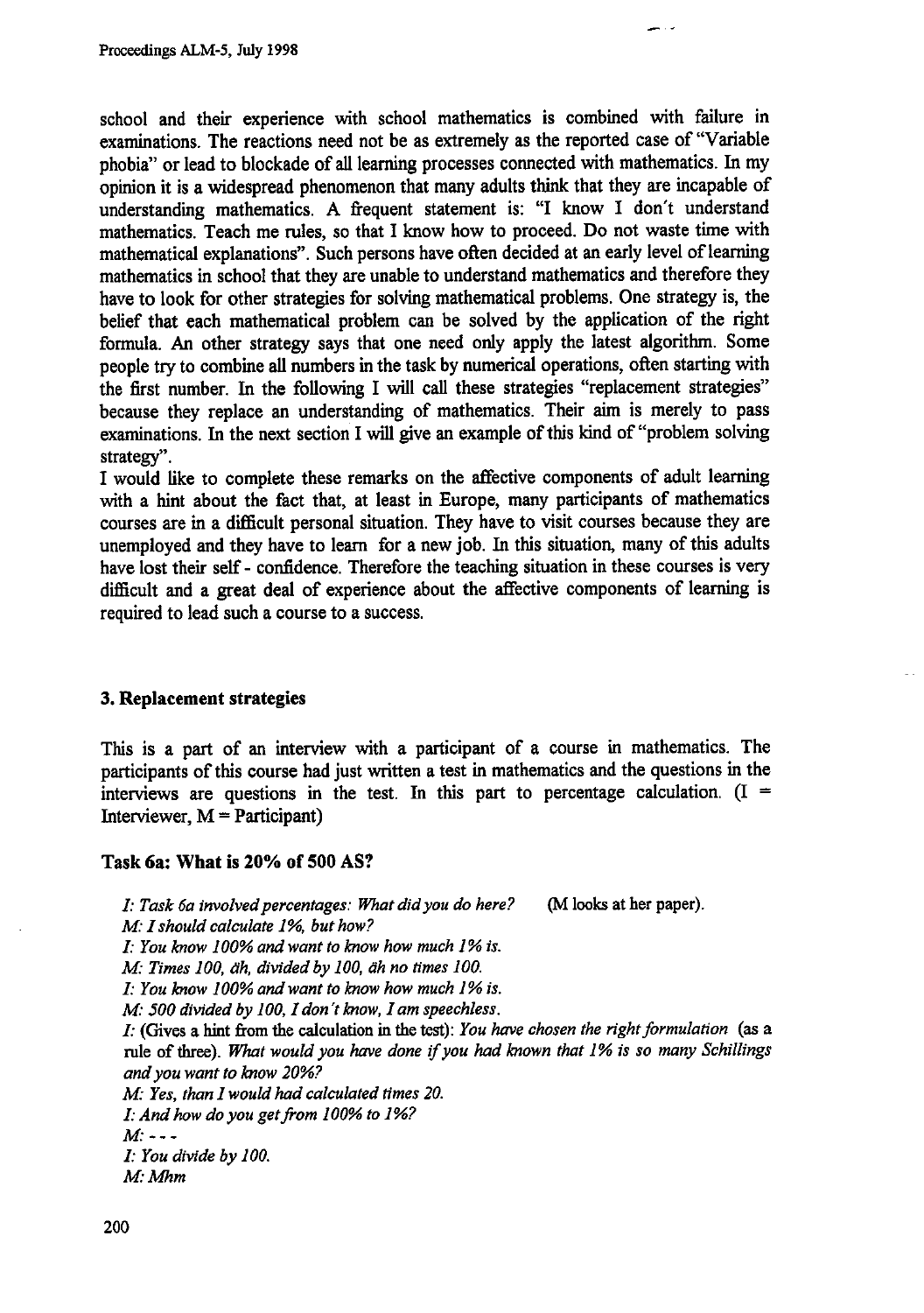## **Task 6b: What is the total amount if 300 AS are 20%?**

*1: Now we come to task 6b. M: This is the same, 1 guess? I suppose it is 100 again. I . 300 AS are 20%. M. How much is 1%. Divided by 100. I: No M: Times 100 I: No M: Times 20 I: How do you get from 20% to 1%? M• 80 I: No M: This doesn't suit me. I: Think of task 6a. How did you get from 100% to 1%? Divide by 100. M. Mhm I: How do you get from 20% to 1%? M: Divide by 20% I: Now you know how much 1% is. How many % do you want to calculate? The total amount. What percentage is the total amount? Al? 20% I: No M::100% but how?* (The interviewer explains the task) *I: In what do you think lie the difficulties in task 6? M: If I know the formula how for calculating 1% and 100%, then I would know how to do it, but as it is....*

The participant knows that there is a connection between percentages and 100. She attempts a solution by multiplying by 100, discards this solution immediately and divides by 100. But she does not accept this answer and corrects it again by multiplication by 100. The interviewer want to help, she gives the correct answer but she is not sure about the correctness of the answer. Her comments and her answers indicate that she does not have a sufficient concept of percentages. Therefore she tries to connect her knowledge about the connection between percentages and 100 by combining these operations. even when she gives the correct answer she is not sure and discards the answer immediately. All her answers indicate that she is not sure of the concept of percentages and she tries instead to solve the problem by combining numbers and operation and hopes in this way to arrive at the correct solution.

In the second task M takes up the method of solution which was successful in solving the first exercise without thinking about the new structure of this exercise. After the interviewer rejects the answer, she tries a different operation. The interviewer rejects the new answer again and she now changes of the number. The number which is connected with percentages in her concept (100) does not work with either operations. Hence she takes the number of the instruction and attempts a solution with one of the two operation. Because the interviewer does not accept the answer she takes another of her replacement strategies connects two numbers (100 and 20) and tries it again. It seems she takes subtraction as the operation, presumably because multiplication would give a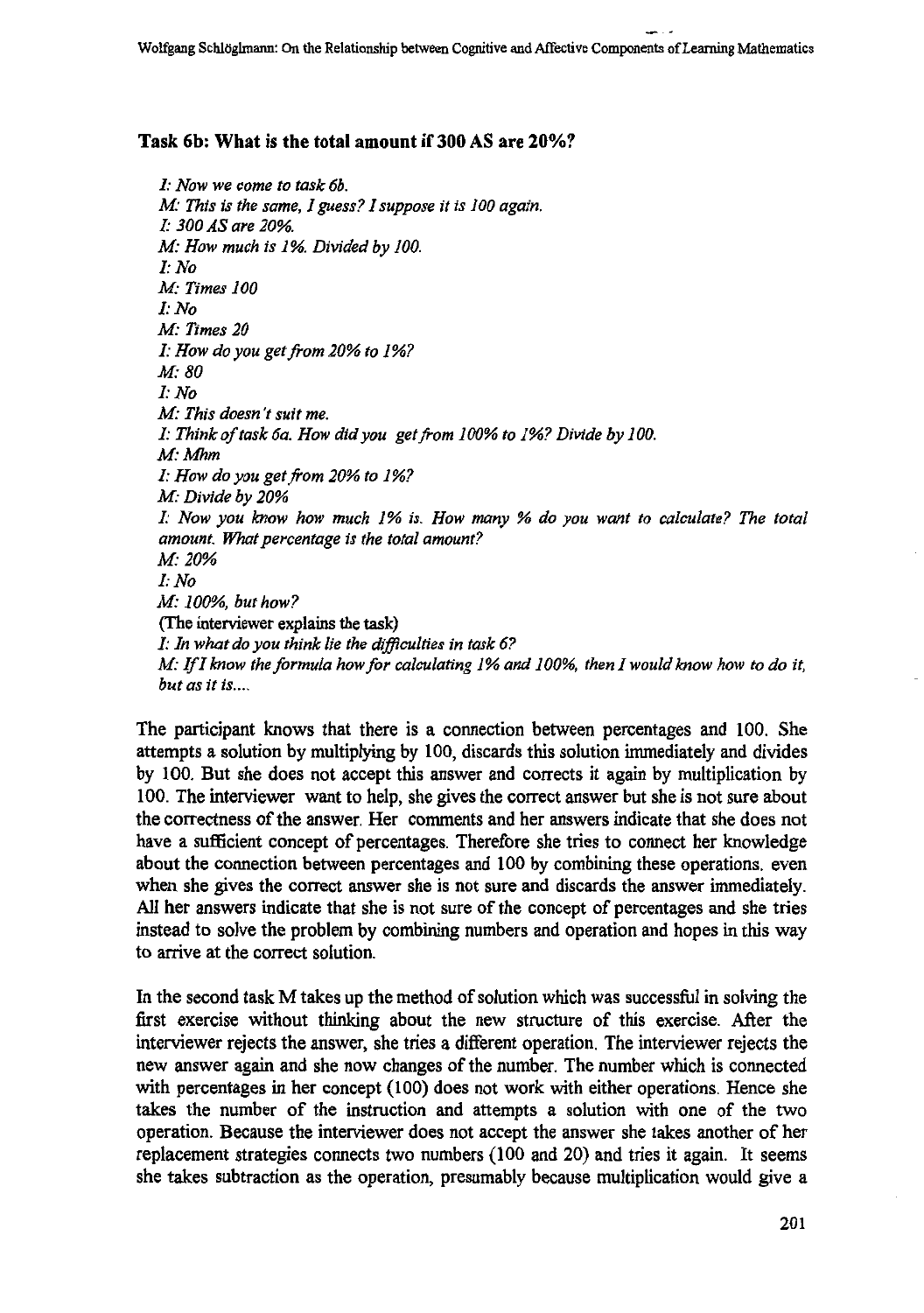**number which seems to be too large. With the help of the interviewer the exercise is solved but I am not sure that the explanation has improved the understanding of the participant in this subject. A hint that this interpretation is correct is the fact that M supposes that the use of a formula would help her to solve the problems correctly.**

**I think that this interview gives a good impression of this type of problem solving strategy. First of all in order to solve of mathematical problems learners need the correct formula. If they have the correct formula they have only to put in the correct numbers. If they don't have the right fomula, this means that this strategy doesn't work and so they change to one of their replacement strategies, in order to connect the numbers in the task by means an operation. The choice of the operation is influenced by their knowledge about the quantity involved in the result. It is important for the didactical discussion that the meaning of a problem is irrelevant for the solution strategy. For this kind of strategy it is not necessary to understand the mathematical background and therefore the learners don't try to understand the mathematics. In their opinion the job of a teacher is to give the right formula and to train them to put in numbers in these formulae. In further education courses the participants often reject didactical concepts which function by understanding the mathematical concepts and in applied problems by means of a connection between the mathematical structure and the structure of the real world situation.**

**If we try to interpret these problem solving strategies from the point of view of affect logic, then we see that these persons to do mathematics is regulated by negative feelings. They are sure that they cannot understand mathematics but they have to be able to tackle mathematical tasks, for instance in order to pass examinations. In this situation they try to decrease their anxiety by looking for a strategy for solving mathematical problems. To** have a strategy and to do something in a difficult situation leads to a positive feeling in a **negative situation. The replacement strategies used prevent an increase in their anxiety which could lead to blockades.**

**The replacement strategies are strategies which are applicable in many situations connected with mathematical tasks and often helps to be partially successfully. The fact that they have a strategy which is at least partially successful in solving problems in a diffuse situation leads for many adult learners to a strict binding on their strategies and to a rejection of other learning strategies which may be proposed by a mathematics teacher. This rejection can often be very emotional.**

### **4. Bibliography**

- **Ciampi, L. (1991) 'Affects as Central Organising and Integrating Factors. A New Psychological/Biological Model of the Psyche' in** *British Journal of Psychiatry* **pp97- 105**
- **Jungwirth,** *Hi* **Schhighnann, W. (1997)** *Mathematische and mathematikhaltige Weiterbildung.* **AbschluBbericht zum Forschungsbericht. Linz**
- Lindenskov, L. (1996) 'Kursistundersøgelse på AMU centre om alment faglig kompetence i **matematik' in T. Wedege (ed.)** *Projekt: Faglig Profil i Matematik.* **Kopenhagen, Arbedsmarkedstyrelsen pp73-84**
- **Tobias, S. (1994)** *Overcoming Math Anxiety.* **New York London: W.W.Norton**